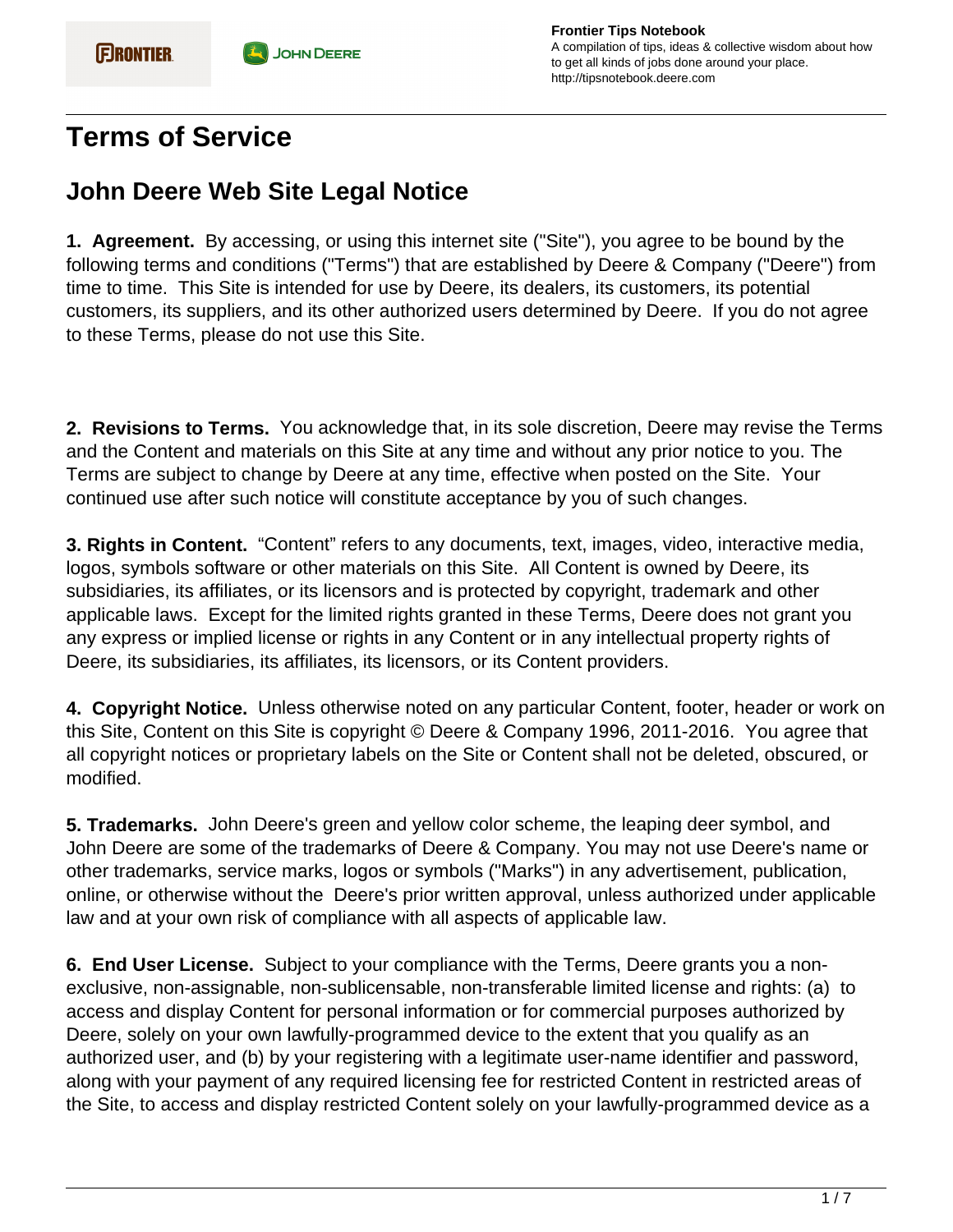

customer of Deere, its subsidiaries or its affiliate. The right to display Content on the Site excludes the right to publicly display any Content or publicly perform Content to an audience for a fee or for commercial purposes, unless otherwise agreed by Deere in a separate written agreement. Without the express written permission from Deere, you may not retransmit, copy, download, or modify any files from this Site, any Content or any modified versions thereof. Deere reserves all worldwide rights not expressly granted under the Terms. Any other use, copying, reproduction, modification, or distribution of Content of this Site not explicitly permitted herein is prohibited.

**7. Marketing Materials.** Notwithstanding the above license grant, if Deere expressly permits you in writing to download or print a limited number of product brochures, service brochures, product data sheets, or other marketing materials for your personal informational use, Deere shall expressly identify the applicable marketing materials in writing on the Site, which shall be subject to at least the following restrictions: (a) your use shall be limited to your personal informational use, (b) the copyright notice and any other applicable proprietary notice shall appear on the marketing materials, (c) the marketing materials shall not be modified, and (d) in its sole discretion, Deere may terminate or revoke such permission to use, download, or print the marketing materials at any time without prior notice and may require you to destroy the marketing materials under your control or in your possession. Notwithstanding the above license grant, authorized Deere dealers are permitted to electronically copy certain eligible marketing materials, such as Deere product brochures and any other materials identified in a separate agreement between Deere and such Deere dealer, published on this Site and to make print-outs thereof for the benefit and use by their customers and potential customers, provided that the copyright notice, along with any other applicable proprietary notice, appear on the materials and provided that the materials are not modified.

**8. License Restrictions.** You may not interrupt or attempt to interrupt the operation of the Site or interfere with the proper operation of the Site. You may not create a mirror version of this Site. You may not hack, defeat or circumvent technical measures or security measures on this Site. You shall comply with all applicable laws including the Digital Millennium Copyright Act. You may not data mine, crawl or scan this Site with automated computer equipment, software or communications over the internet or any communications network. In its sole discretion, Deere may restrict the Site or restricted areas of the Site to selected users. Except as permitted by applicable law, you shall not, directly or indirectly, or cause any third party to: (a) sublicense, rent, lease, loan, timeshare, sell, distribute, disclose, publish, assign or transfer any rights in any Content or software available on the Site; (b) translate, reverse engineer, decompile or disassemble any Content or any software available on the Site, (c) alter or remove any copyright or proprietary rights notices or legends appearing on or in the software, documentation or Content. If you download software from this Site as authorized by Deere from a non-public restricted area of the Site, you agree to be bound by any applicable separate software license agreement between you and Deere or its affiliates or licensors. Unless otherwise agreed, the terms and conditions of the separate software license shall supplement the Terms with respect to the licensed rights in the software and associated documentation and shall supersede the Terms if there is a direct conflict between the Terms and the separate software license. In its sole discretion, Deere can limit or terminate your access to this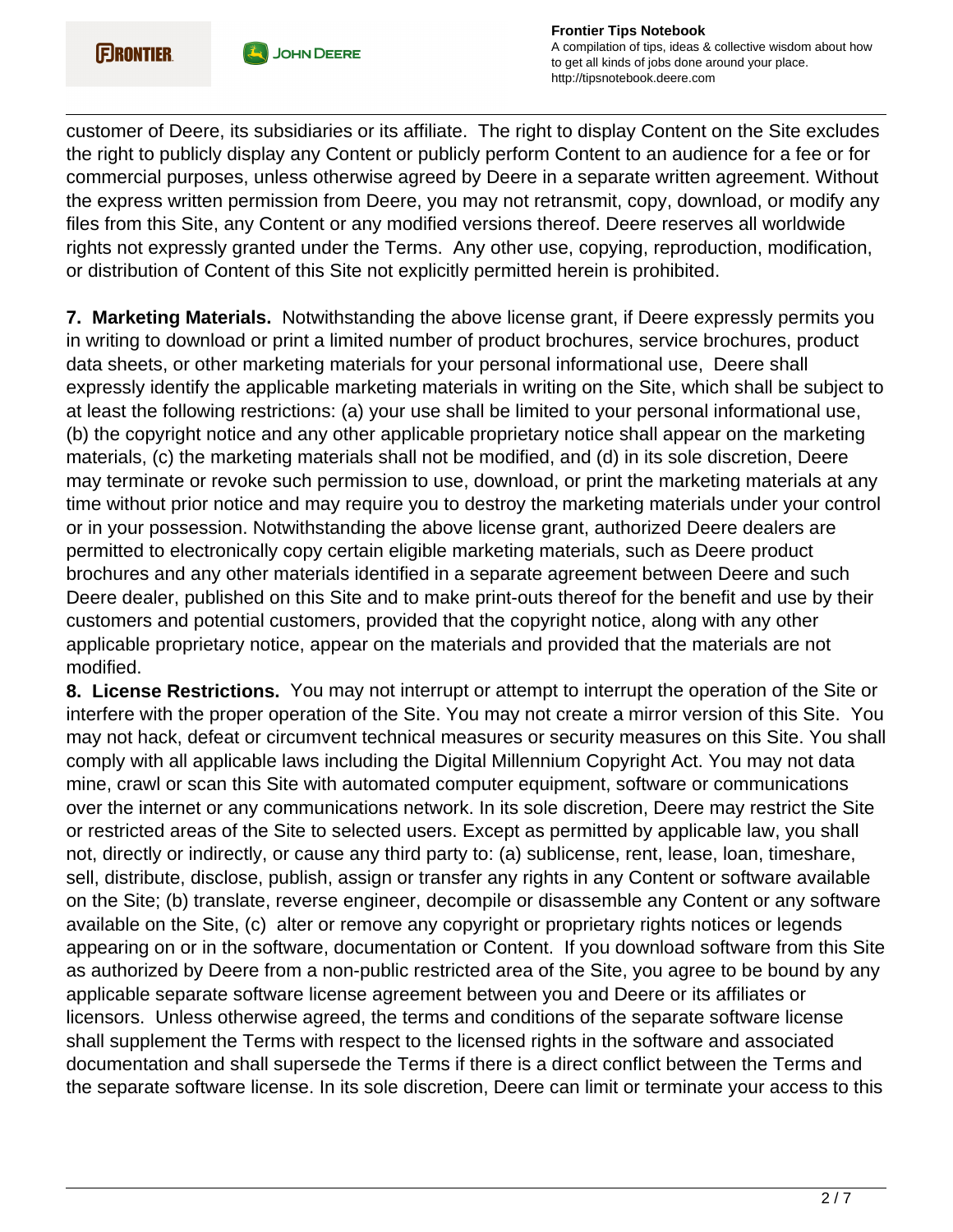

Site or Content without notice. Cumulative with other restrictions in the Terms, use, duplication, or disclosure of Content by the U.S. government, and its agencies, is subject to one or more of the following restrictions: (a) limited rights in Content that qualifies as non-commercial technical data, (b) restricted rights in Content that represents non-commercial computer programs, and (b) commercial license terms and conditions in Content that qualifies as commercial items or commercial computer software, in accordance with applicable provisions of the Federal Acquisition Regulations (FAR, such as ) or Defense Federal Acquisition Regulation Supplement.

**9. Linking.** If you link to this Site, in its sole discretion, Deere reserves the right to limit or redirect your link at any time, to delete the page or Content that you link to without prior notice to you. Further, Deere reserves the right to withdraw, revoke or conditions its consent to any link to the Site or the Content. If you link to this Site, you shall not imply that Deere approves or endorses you, your website, your service or product, or any products or services of any third party. You shall not provide any false or misleading information about Deere on any website that you control or maintain. This Site may contain links to non-Deere sites. These links are provided to you only as a convenience. Such linked websites are not under the control of Deere and Deere is not responsible for the contents of any linked site or any link contained in a linked site. The inclusion of any link does not imply endorsement by Deere of the Site, and Deere shall have no responsibility for information which is referenced by or linked to this Site.

**10. Submissions to Deere.** You may send to Deere comments, questions, suggestions or ideas ("Submissions") relating to this Site. If you do provide any Submissions that are not related to a sales transaction, financing, customer service or warranty as a Deere customer, you agree that such information or Submissions sent to Deere & Company is not submitted on a confidential basis and that Deere is not obligated to keep such information or Submissions confidential and that Deere is not obligated to respond. If you provide information or Submissions related to a sales transaction, financing, customer service or warranty as a Deere customer, your personally identifiable information will be treated as set forth in the applicable Deere privacy and data statement, available at http://www.deere.com/privacy\_and\_data/privacy\_and\_data\_us.page or on the landing page of this Site, but other information in the Submission is not submitted on a confidential basis unless agreed in writing with Deere. Deere shall be free to delete, destroy or use the information or Submission you send to Deere in any manner, including but not limited to developing, manufacturing, and marketing products and services based on such information; Deere may also reproduce, disclose and distribute the information in your communication to others without limitation, subject to limiting any disclosure of personally identifiable information as required by Deere's privacy and data statement.

**11. Product and Services Availability.** This Site has been established primarily for the benefit and use of Deere & Company's dealers, suppliers, customers and potential customers. Not all products or services referred to may be available, and Deere may change or discontinue the products or services described by this Site at any time. This Site may include inaccuracies, and the information in this Site may be changed periodically. Check with your local John Deere dealer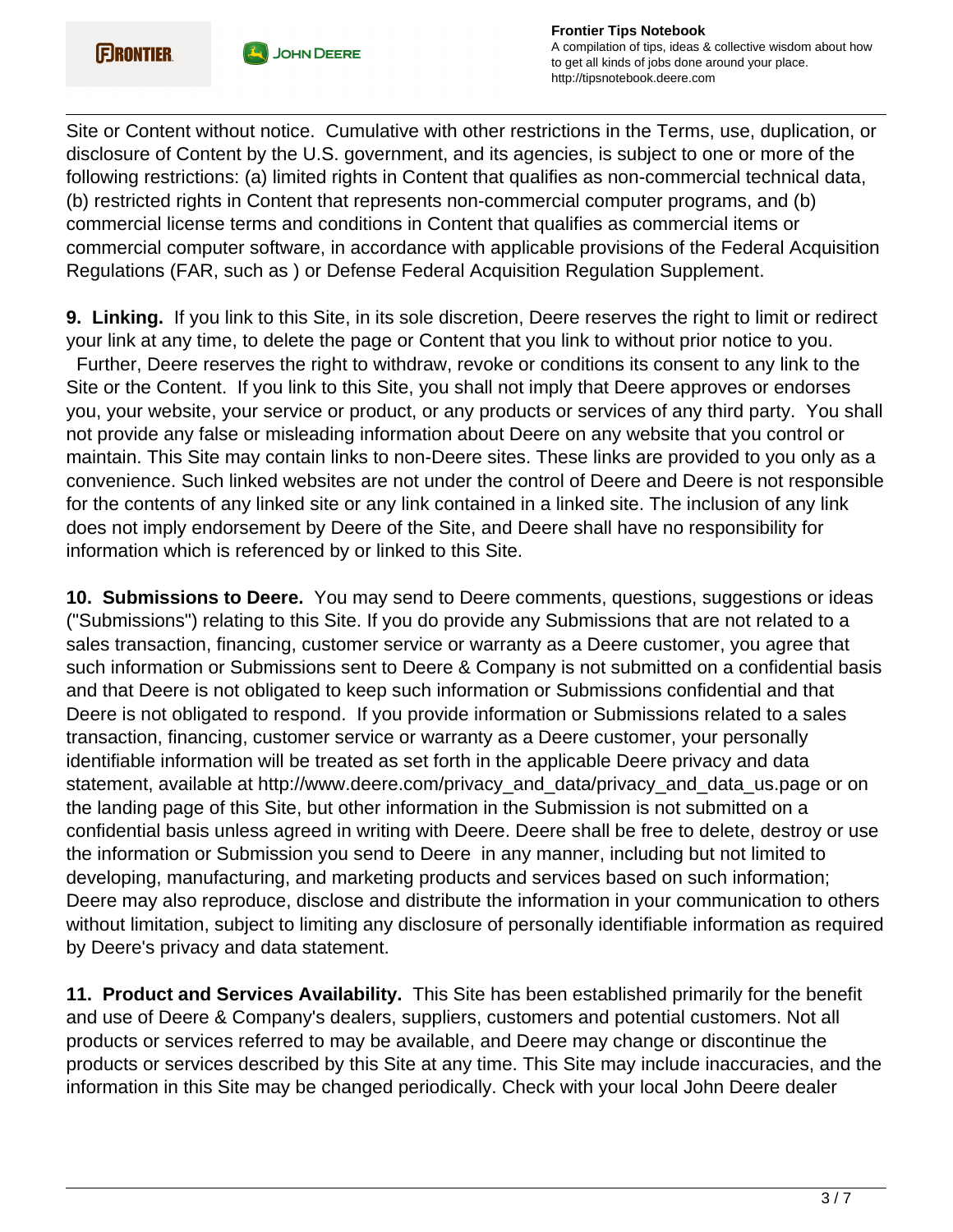

before relying on any product-related information found in this Site.

**12. Warranties.** THE MATERIAL ON THIS SITE IS PROVIDED "AS IS" WITHOUT WARRANTY OF ANY KIND, EITHER EXPRESS OR IMPLIED, INCLUDING, BUT NOT LIMITED TO, ANY IMPLIED WARRANTIES OF MERCHANTABILITY, FITNESS FOR ANY PARTICULAR PURPOSE, OR NON-INFRINGEMENT OF THIRD PARTY RIGHTS. Deere, its subsidiaries, its affiliates, its suppliers, its licensors and its content providers shall have no responsibility for errors or omissions in this Site. Deere does not warrant that functions contained on this Site will be uninterrupted or error-free, that defects will be corrected, or that this Site or the server is free of viruses or other harmful components. These Terms solely apply to the Site and the Content on the Site; the warranties set forth in these Terms do not supersede or revoke any warranties or limitations of liabilities that apply to products and/or services offered or provided by Deere, its affiliates, its suppliers, or its dealers in separate written agreements.

**13. Liability.** YOU HEREBY IRREVOCABLY WAIVE ALL LEGAL AND EQUITABLE RIGHTS RELATING TO ALL LIABILITIES, CLAIMS, DEMANDS, ACTIONS, SUITS, DAMAGES AND EXPENSES, INCLUDING BUT NOT LIMITED TO CLAIMS FOR COPYRIGHT OR TRADEMARK INFRINGEMENT, INFRINGEMENT OF MORAL RIGHTS, DEFAMATION, INVASION OF RIGHTS OF PRIVACY, RIGHTS OF PUBLICITY, INTRUSION, FALSE LIGHT, PUBLIC DISCLOSURE OF PRIVATE FACTS, PHYSICAL OR EMOTIONAL INJURY OR DISTRESS OR ANY SIMILAR CLAIM OR CAUSE OF ACTION IN TORT, CONTRACT OR ANY OTHER LEGAL THEORY, NOW KNOWN OR HEREAFTER KNOWN IN ANY JURISDICTION THROUGHOUT THE WORLD ARISING DIRECTLY OR INDIRECTLY FROM USE OF THE SITE OR ANY CONTENT ON THE SITE.

DEERE SHALL HAVE NO OBLIGATION OR LIABILITY IN CONTRACT, WARRANTY, TORT OR OTHERWISE FOR LOSS OF USE, REVENUE, OR PROFIT OR FOR ANY OTHER DIRECT, INDIRECT, INCIDENTAL, SPECIAL, PUNITIVE, EXEMPLARY, CONSEQUENTIAL DAMAGES WITH RESPECT TO ANY NONCONFORMANCE OR DEFECT IN THE SITE OR USE OF ANY CONTENT, EACH OF WHICH IS HEREBY EXCLUDED BY AGREEMENT OF THE PARTIES REGARDLESS OF WHETHER OR NOT WE HAVE BEEN ADVISED OF THE POSSIBILITY OF SUCH DAMAGES.

To the extent authorized under the Terms, any material downloaded, uploaded or otherwise obtained through the use of our Site or software is done at your own discretion and risk and you will be solely responsible for any damage to your computer system or business or loss of data that results from the download or upload of any such material or the use of our Site or our software.

You are solely responsible for the maintaining the confidentiality of any password you may use in accessing a non-public restricted area of this Site and for the use of your password, whether or not authorized by you. You agree to immediately notify Deere of any unauthorized use of your password.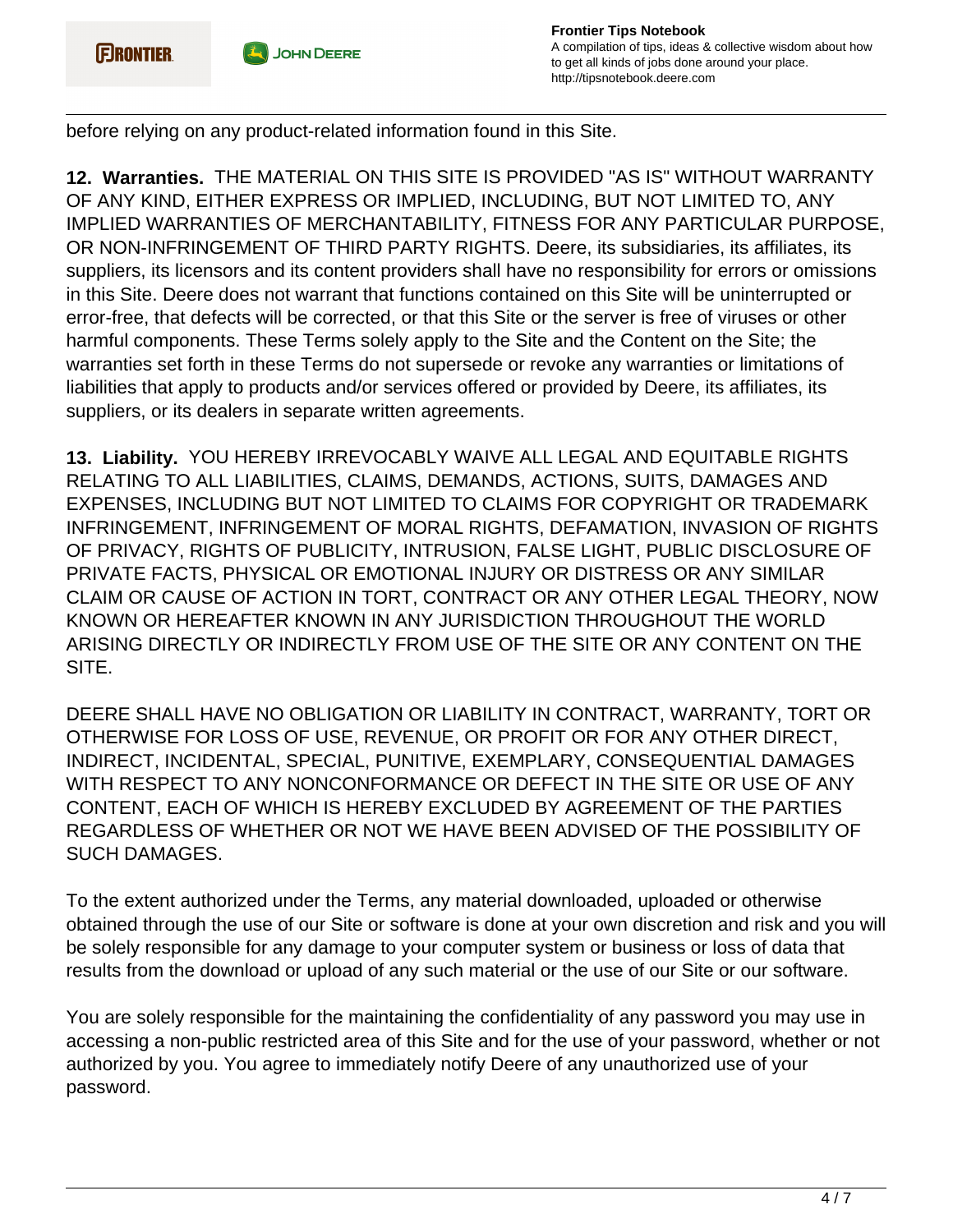

**14. Claims of Copyright Infringement.** Content may be made available via the Site or other Deere services by you or by third parties not within our control. Deere is under no obligation to scan content used in connection with the Site or other Deere services for the inclusion of illegal or impermissible content. However, Deere respects the copyright interests of others. In Deere's sole and exclusive discretion, it is Deere's policy not to permit materials that infringe another party's copyright to remain on the Site or other Deere services. If you believe any materials on the Site or other Deere services infringe a copyright, you should provide Deere with written notice that complies with the Digital Millennium Copyright Act and at a minimum contains:

(i) A physical or electronic signature of a person authorized to act on behalf of the owner of an exclusive right that is allegedly infringed;

(ii) Identification of the copyrighted work claimed to have been infringed, or, if multiple copyrighted works on the Site are covered by a single notification, a representative list of such works on the Site;

(iii) Identification of the material that is claimed to be infringing or to be the subject of infringing activity and that is to be removed or access to which is to be disabled, and information reasonably sufficient to permit us to locate the material;

(iv) Information reasonably sufficient to permit us to contact the complaining party, such as an address, telephone number, and, if available, an electronic mail address at which the complaining party may be contacted;

(v) A statement that the complaining party has a good faith belief that use of the material in the manner complained of is not authorized by the copyright owner, its agent, or the law; and

(vi) A statement that the information in the notification is accurate, and under penalty of perjury, that the complaining party is authorized to act on behalf of the owner of an exclusive right that is allegedly infringed.

All copyright infringement notices should be sent to our designated agent as follows: Deere & Company Attn: Compliance Department, DMCA Manager One John Deere Place Moline, IL 61265 Email: [DMCA@JohnDeere.com](mailto:DMCA@JohnDeere.com)

It is our policy to terminate relationships regarding content with parties who repeatedly infringe the copyrights of others.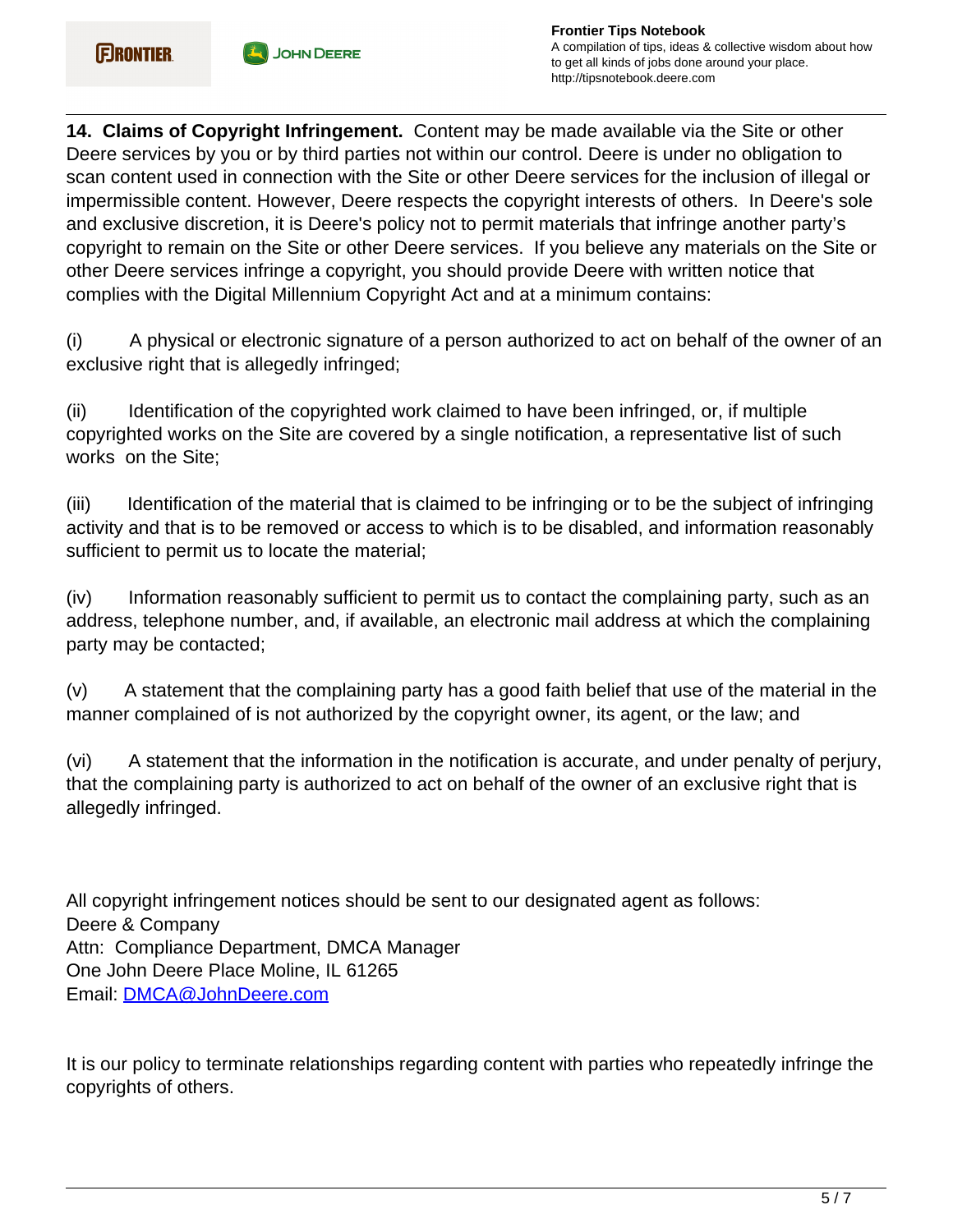

**15. Forward Looking Statements.** Certain statements in the Content or on the Site are "forwardlooking" statements within the meaning of the Private Securities Litigation Reform Act of 1995 with respect to future events and financial performance. These forward-looking statements involve risks and uncertainties. Actual results may differ materially from those contemplated (expressed or implied) by such forward-looking statements, because of, among other things, the risks and uncertainties found in the Company's press releases and other SEC filings, including the risk factors identified under the headings "Risk Factors" and "Management's Discussion and Analysis of Results of Operations and Financial Condition" in the Company's most recent Annual Report on Form 10-K, as well as the Company's Quarterly Reports on Form 10-Q.

**16. Indemnification.** You agree to indemnify, defend and hold harmless Deere and its affiliates and their officers, directors, employees, contractors, and agents, and against any and all losses, liabilities, expenses, damages and costs, including reasonable attorneys' fees and court costs, arising or resulting from your use of the site and any violation of these Terms.

**17. General Provisions.** Unless more specific or detailed agreements or provisions apply to your use, your transactions or your interaction with the Site, the Terms constitute the sole and entire agreement of the parties with respect to the subject matter contained herein and supersede all prior and contemporaneous understandings, agreements, representations and warranties, both written and oral, with respect to such subject matter. Notwithstanding any language to the contrary, the Terms shall incorporate by reference the Deere privacy and data statements and any applicable financial policies between Deere (or its constituents) for any financial services provided by Deere or its subsidiaries or affiliates. If any use, service, or transaction on this Site, requires an account, or a user-name identifier and password, such services or access may be subject to additional terms and conditions that supplement these Terms or that supersede these Terms if there is a direct conflict between the Terms and the additional terms and conditions.

If any term or provision of these Terms are invalid, illegal or unenforceable in any jurisdiction, such invalidity, illegality or unenforceability shall not affect any other term or provision of the Terms or invalidate or render unenforceable such term or provision in any other jurisdiction.

The Terms are binding on and shall inure to the benefit of the parties hereto and their respective successors, heirs and assigns.

All matters arising out of or relating to the Terms shall be governed by and construed in accordance with the state and federal laws applicable in the state of New York without giving effect to any choice or conflict of law provision or rule (of Illinois or any other jurisdiction). Any copyright matters shall be handled according to the Copyright Law of the United States. Any claim or cause of action arising under these Terms and Conditions shall be brought only in the federal and state courts located in New York, New York in the United States of America, and the parties hereby consent to the exclusive jurisdiction of such courts.